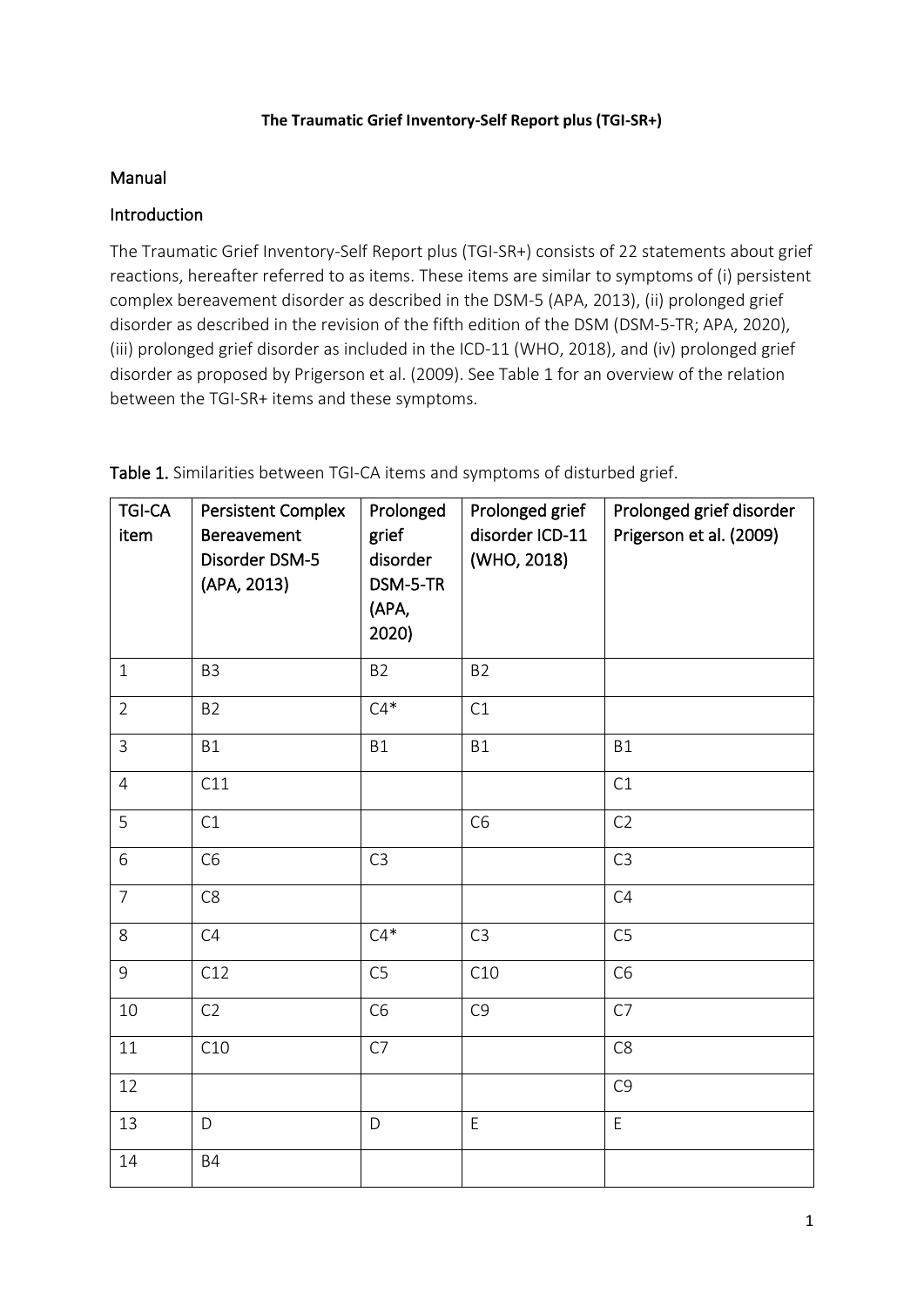| 15 | C <sub>3</sub> |                |                |  |
|----|----------------|----------------|----------------|--|
| 16 | C5             |                | C <sub>2</sub> |  |
| 17 | C7             |                |                |  |
| 18 | C <sub>9</sub> | C8             |                |  |
| 19 |                | C <sub>2</sub> | C4             |  |
| 20 |                |                | C <sub>5</sub> |  |
| 21 |                | C1             | C7             |  |
| 22 |                |                | C <sub>8</sub> |  |

*Note.* \*These symptoms were assessed with two items. Highest score of one of the two items is used to tap the symptom.

# TGI-SR vs. TGI-SR+

This survey was developed in 2019 and based on the 18-item self-report questionnaire the Traumatic Grief Inventory-Self Report (TGI-SR) (Boelen & Smid, 2017; Boelen, Djelantik, de Keijser, Lenferink, & Smid, 2018). The 18 items of the TGI-SR are identical to items 1 through 18 of the TGI-SR+. Four items (item 19 through 22) were added to assess symptoms of prolonged grief disorder according to ICD-11 (WHO, 2018). With the advent of prolonged grief disorder in the DSM-5-TR (2020), TGI-SR items were mapped on these new symptoms.

The participant is asked to rate to what extent each TGI-CA items applies to the participant during the last month on an answer scale with  $1 =$  never,  $2 =$  seldom,  $3 =$  sometime,  $4 =$  often,  $5 =$  always.

# Scoring

Summing up the scores on the 22 items results in a total score for disturbed grief. A first validation study indicated that a cut-off score of ≥71 can be used to distinguish disturbed from non-disturbed grief (Lenferink et al., 2022).

Diagnostic scoring rules are helpful to determine whether a person meets criteria for a persistent complex bereavement disorder or prolonged grief disorder. A score of 4 or 5 on an item is indicative of presence of that particular grief symptom.

To meet DSM-5 criteria of persistent complex bereavement disorder at least 1 symptom of the B criterion, at least 6 symptoms of the C criterion, and the symptom of the D criterion needs to be present.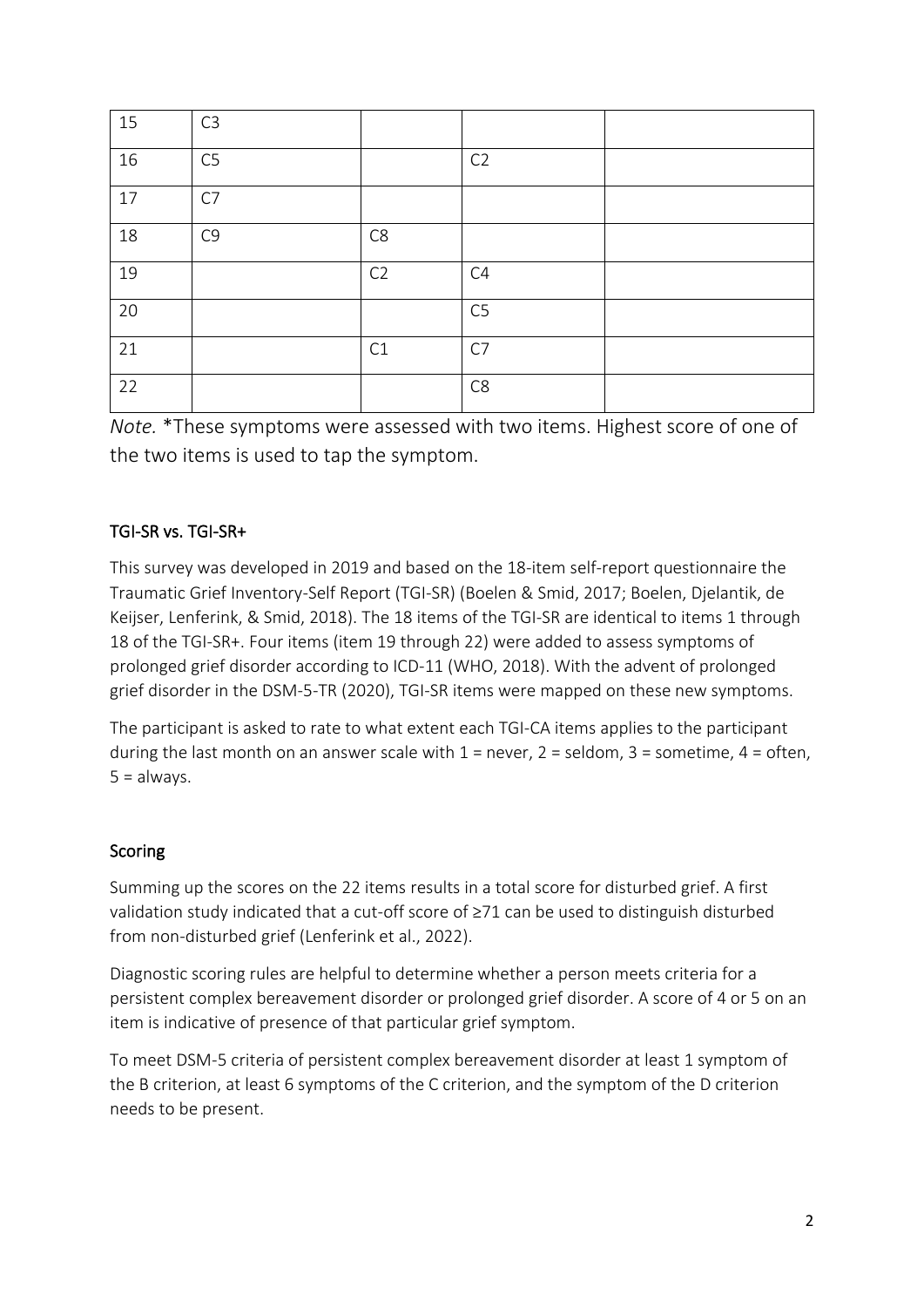For DSM-5 prolonged grief criteria, the following scoring rule is used: at least one symptom of the B Criterion and at least 3 out of the 8 symptoms of the C Criterion, and the D Criterion symptom should be endorsed.

To fulfill ICD-11 criteria for prolonged grief disorder the following two scoring rules could be applied; the liberal scoring rule, as mentioned by Killikelly and Maercker (2018), that proposes the presence of at least 1 symptom of the B criterion, at least 1 symptom of the C criterion, and the E criterion that suggest presence of prolonged grief disorder or the conservative scoring rule, as stated by Boelen et al. (2019), that advocates that the presence of at least 1 symptom of the B criterion, at least 5 symptoms of the C criterion, and the symptom of the E criterion are indicative of prolonged grief disorder.

To adhere to the criteria for prolonged grief disorder as proposed by Prigerson et al. (2009) the following scoring rule is used: presence of the B criterion, at least 5 symptoms of the C criterion, and the E criterion.

### References

American Psychiatric Association (2013). *Diagnostic and statistical manual of mental disorders (5th ed.).* Arlington, VA: American Psychiatric Publishing.

American Psychiatric Association (2020). *Board Approves New Prolonged Grief Disorder for DSM.* Accessed on December 29, 2020 via: https://doi.org/10.1176/appi.pn.2020.11a12

Boelen, P. A., Djelantik, A. A. A. M. J., de Keijser, J., Lenferink, L. I. M., & Smid, G. E. (2018). Further validation of the traumatic grief inventory-self report (TGI-SR): A measure of persistent complex bereavement disorder and prolonged grief disorder. *Death Studies*. doi:10.1080/07481187.2018.1480546

Boelen, P. A., Lenferink, L. I. M., & Smid, G. E. (2019). Further evaluation of the factor structure, prevalence, and concurrent validity of DSM-5 criteria for persistent complex bereavement disorder and ICD-11 criteria for prolonged grief disorder. *Psychiatry Research, 3*, 206-210. doi: 10.1016/j.psychres.2019.01.006

Boelen, P. A., & Smid, G. E. (2017). The traumatic grief inventory self -report version (TGI-SR): Introduction and preliminary psychometric evaluation. Journal of Loss and Trauma, 22, 196– 212. doi:10.1080/15325024.2017.1284488

Killikelly, C., & Maercker, A. (2018). Prolonged grief disorder for ICD-11: The primacy of clinical utility and international applicability. *European Journal of Psychotraumatology, 8*(sup6). doi: 10.1080/20008198.2018.1476441

Lenferink, L.I.M., Eisma, M.C., Smid, G.E., de Keijser, J., & Boelen, P.A. (2022). Valid measurement of DSM-5 persistent complex bereavement disorder and DSM-5-TR and ICD-11 prolonged grief disorder: The Traumatic Grief Inventory-Self Report Plus (TGI-SR+). *Comprehensive Psychiatry, 112,* 152281. https://doi.org/10.1016/j.comppsych.2021.152281

Prigerson, H. G., Horowitz, M. J., Jacobs, S. C., Parkes, C. M., Aslan, M., Goodkin, K,. . . Maciejewski, P. K. (2009). Prolonged grief disorder: Psychometric validation of criteria proposed for DSM-V and ICD-11. *PLOS Medicine 6*(8), e1000121.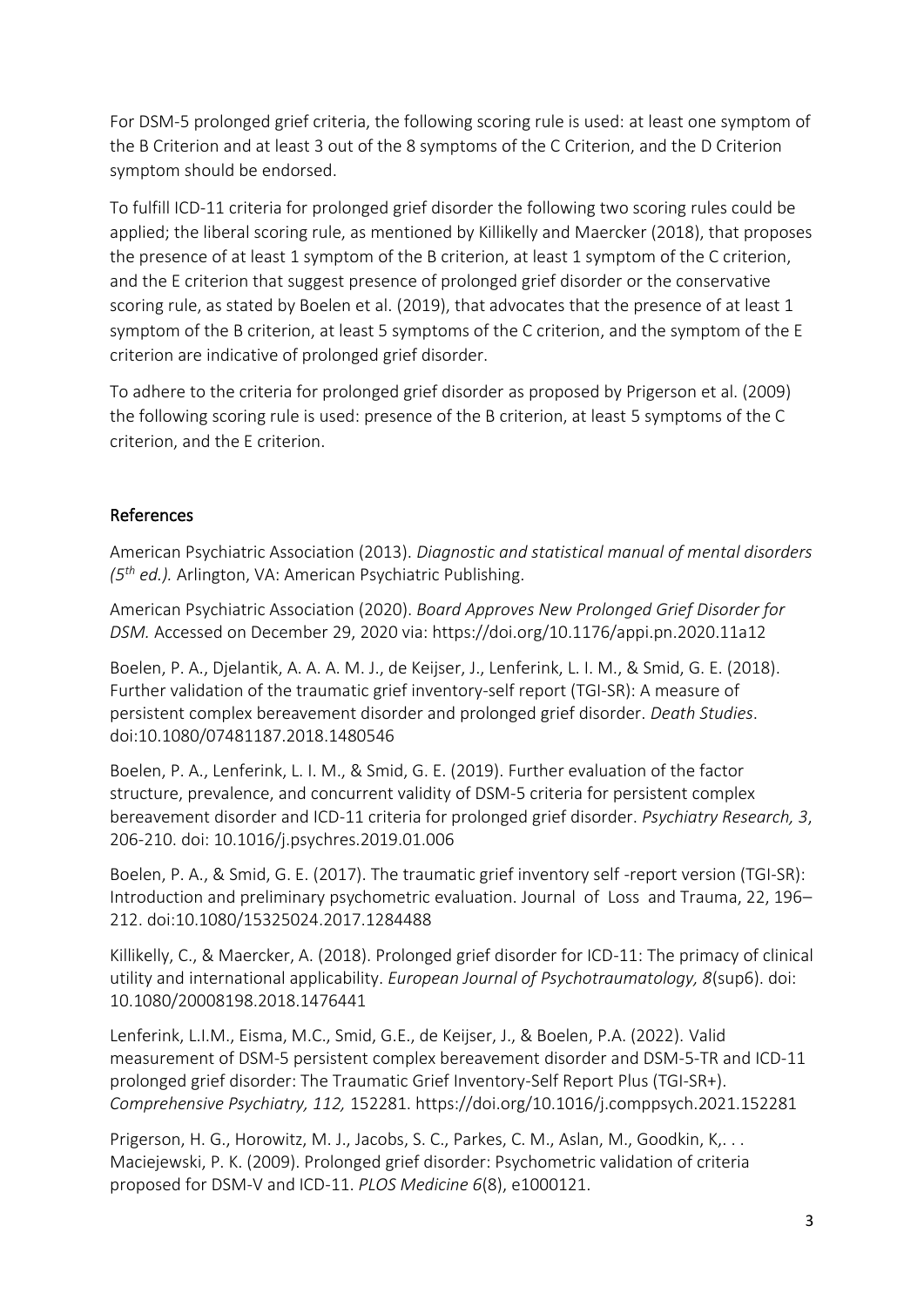WHO (2018). *ICD-11. Prolonged Grief Disorder Criteria.* Accessed on October 2, 2019 via: <https://icd.who.int/browse11/l-m/en#/http://id.who.int/icd/entity/1183832314>